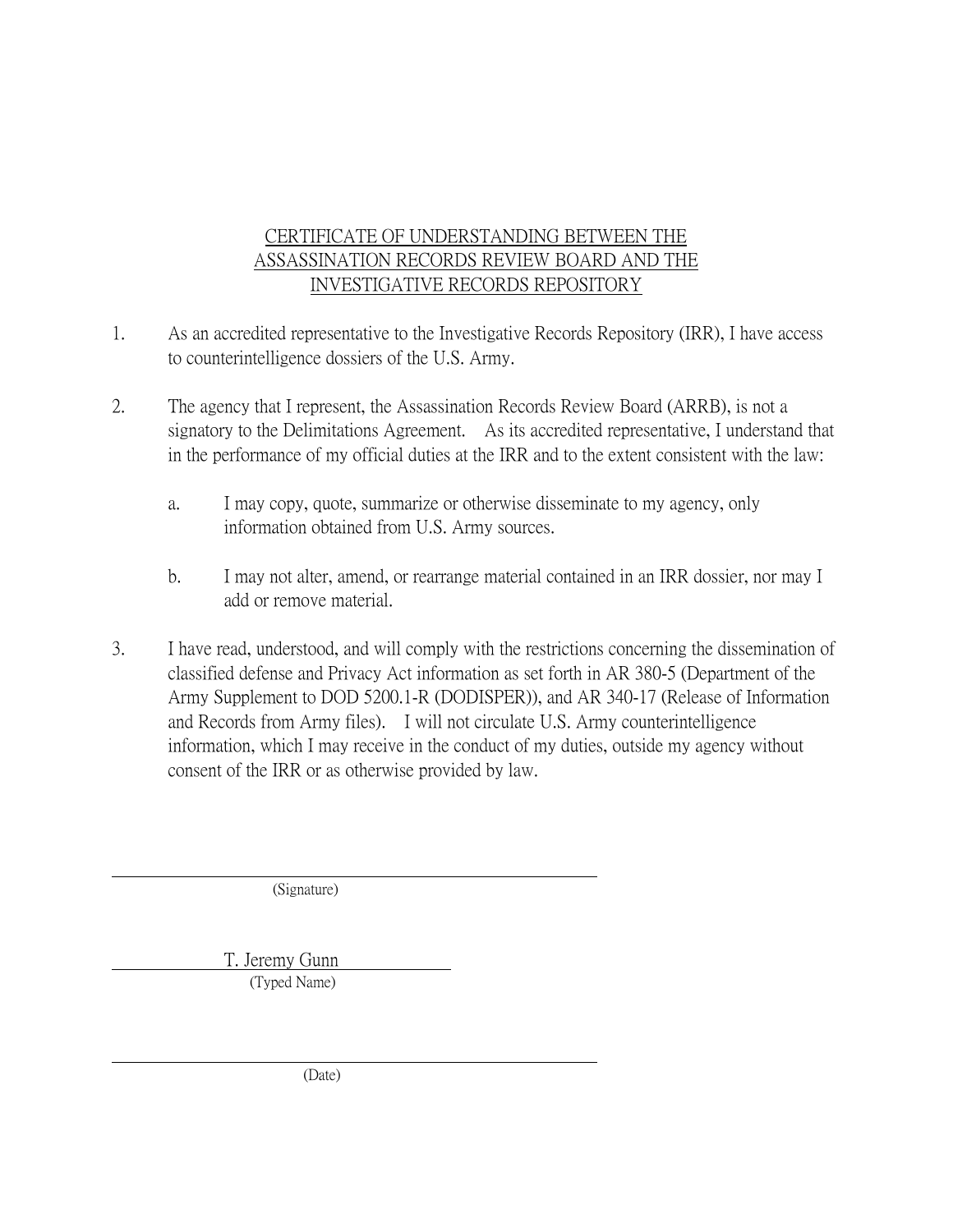- 1. As an accredited representative to the Investigative Records Repository (IRR), I have access to counterintelligence dossiers of the U.S. Army.
- 2. The agency that I represent, the Assassination Records Review Board (ARRB), is not a signatory to the Delimitations Agreement. As its accredited representative, I understand that in the performance of my official duties at the IRR and to the extent consistent with the law:
	- a. I may copy, quote, summarize or otherwise disseminate to my agency, only information obtained from U.S. Army sources.
	- b. I may not alter, amend, or rearrange material contained in an IRR dossier, nor may I add or remove material.
- 3. I have read, understood, and will comply with the restrictions concerning the dissemination of classified defense and Privacy Act information as set forth in AR 380-5 (Department of the Army Supplement to DOD 5200.1-R (DODISPER)), and AR 340-17 (Release of Information and Records from Army files). I will not circulate U.S. Army counterintelligence information, which I may receive in the conduct of my duties, outside my agency without consent of the IRR or as otherwise provided by law.

(Signature)

 David G. Marwell (Typed Name)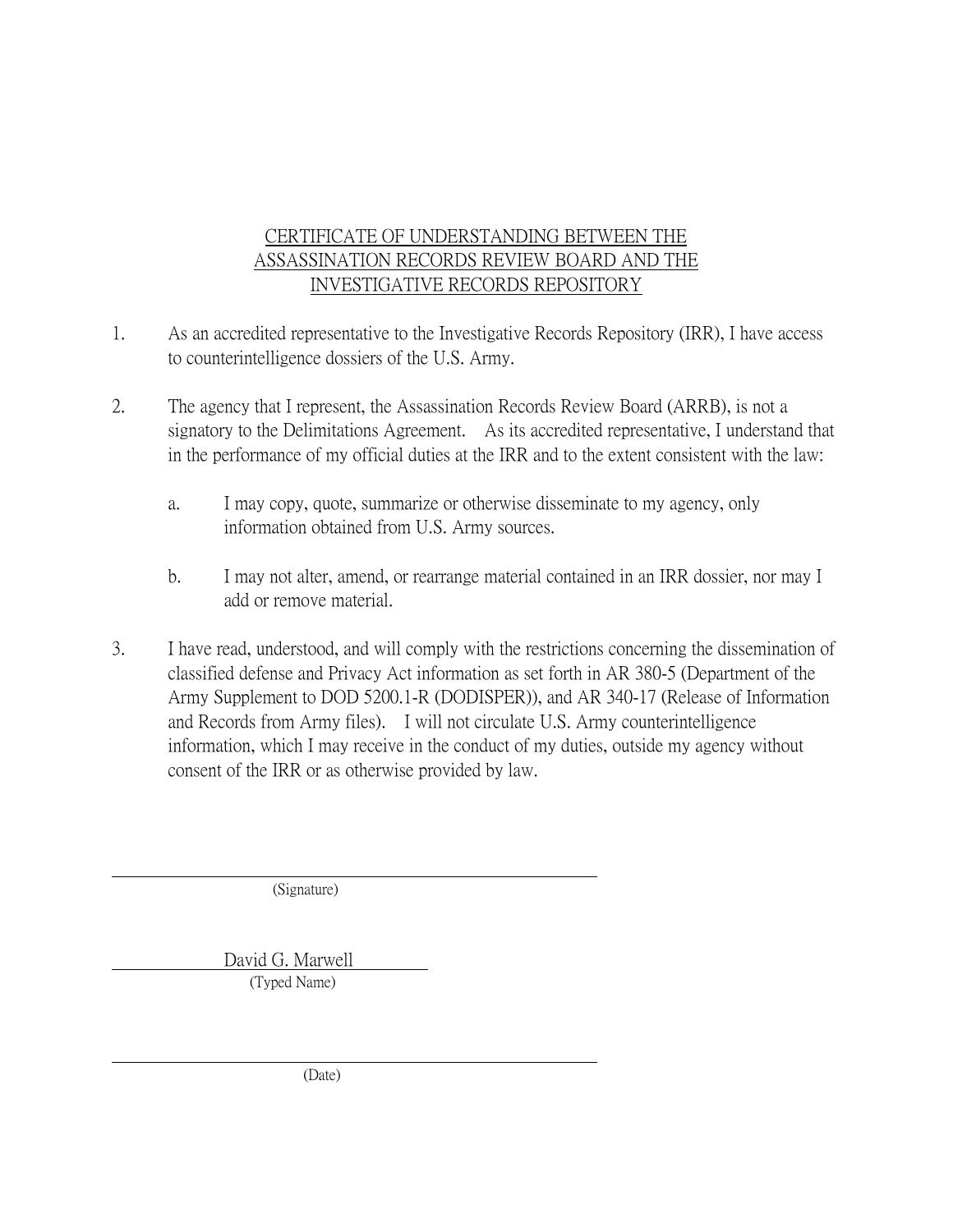- 1. As an accredited representative to the Investigative Records Repository (IRR), I have access to counterintelligence dossiers of the U.S. Army.
- 2. The agency that I represent, the Assassination Records Review Board (ARRB), is not a signatory to the Delimitations Agreement. As its accredited representative, I understand that in the performance of my official duties at the IRR and to the extent consistent with the law:
	- a. I may copy, quote, summarize or otherwise disseminate to my agency, only information obtained from U.S. Army sources.
	- b. I may not alter, amend, or rearrange material contained in an IRR dossier, nor may I add or remove material.
- 3. I have read, understood, and will comply with the restrictions concerning the dissemination of classified defense and Privacy Act information as set forth in AR 380-5 (Department of the Army Supplement to DOD 5200.1-R (DODISPER)), and AR 340-17 (Release of Information and Records from Army files). I will not circulate U.S. Army counterintelligence information, which I may receive in the conduct of my duties, outside my agency without consent of the IRR or as otherwise provided by law.

(Signature)

Douglas P. Horne

(Typed Name)